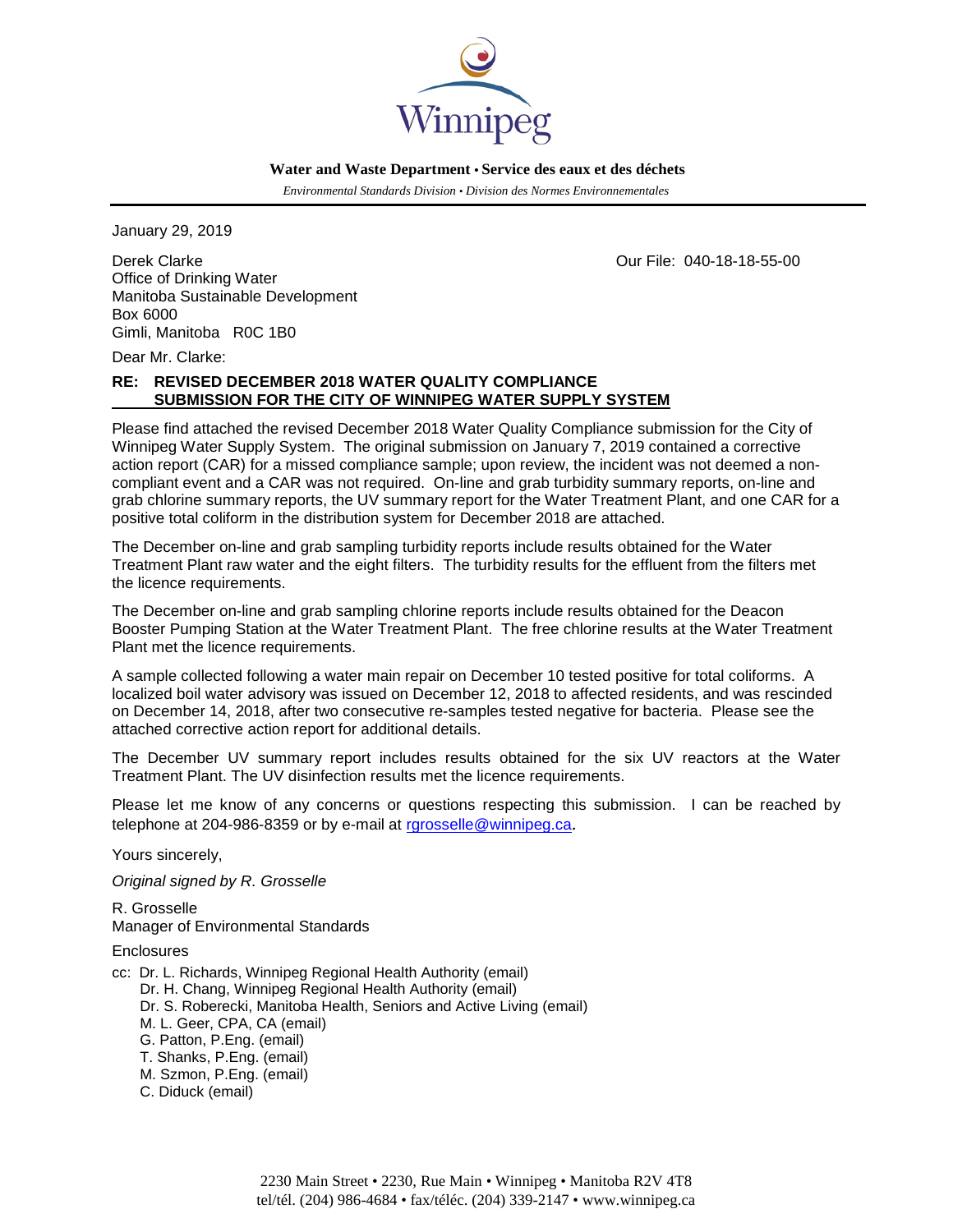

## **CITY OF WINNIPEG**WATER AND WASTE DEPARTMENT

# WATER SERVICES WATER TREATMENT PLANT TURBIDITY ON-LINE MONITORING REPORT

| December 2018 Turbidity (NTU)                                                               |      |      |              |      |              |           |              |      |              |           |              |      |              |      |              |      |              |
|---------------------------------------------------------------------------------------------|------|------|--------------|------|--------------|-----------|--------------|------|--------------|-----------|--------------|------|--------------|------|--------------|------|--------------|
|                                                                                             | Raw  |      | Filter #1    |      | Filter #2    | Filter #3 |              |      | Filter #4    |           | Filter #5    |      | Filter #6    |      | Filter #7    |      | Filter #8    |
| Date                                                                                        | Avg  | Avg  | Max          | Avg  | Max          | Avg       | Max          | Avg  | Max          | Avg       | Max          | Avg  | Max          | Avg  | Max          | Avg  | Max          |
| 1/12/2018                                                                                   | 0.71 | 0.05 | 0.07         | 0.06 | 0.10         | 0.06      | 0.14         | 0.04 | 0.10         | 0.04      | 0.10         | 0.05 | 0.13         | 0.05 | 0.11         | 0.01 | 0.06         |
| 2/12/2018                                                                                   | 0.70 | 0.04 | 0.10         | 0.07 | 0.13         | 0.06      | 0.11         | 0.03 | 0.10         | 0.04      | 0.11         | 0.04 | 0.13         | 0.04 | 0.11         | 0.01 | 0.03         |
| 3/12/2018                                                                                   | 0.68 | 0.04 | 0.10         | 0.06 | 0.14         | 0.07      | 0.15         | 0.03 | 0.06         | 0.05      | 0.07         | 0.06 | 0.12         | 0.03 | 0.12         | 0.01 | 0.05         |
| 4/12/2018                                                                                   | 0.67 | 0.04 | 0.06         | 0.05 | 0.08         | 0.06      | 0.16         | 0.05 | 0.10         | 0.04      | 0.11         | 0.04 | 0.12         | 0.04 | 0.07         | 0.01 | 0.06         |
| 5/12/2018                                                                                   | 0.65 | 0.05 | 0.10         | 0.08 | 0.13         | 0.06      | 0.09         | 0.03 | 0.10         | 0.04      | 0.12         | 0.04 | 0.13         | 0.04 | 0.11         | 0.01 | 0.02         |
| 6/12/2018                                                                                   | 0.62 | 0.04 | 0.11         | 0.06 | 0.13         | 0.08      | 0.16         | 0.04 | 0.12         | 0.04      | 0.07         | 0.06 | 0.09         | 0.02 | 0.06         | 0.01 | 0.06         |
| 7/12/2018                                                                                   | 0.59 | 0.03 | 0.06         | 0.06 | 0.15         | 0.07      | 0.15         | 0.04 | 0.07         | 0.06      | 0.12         | 0.06 | 0.12         | 0.04 | 0.10         | 0.01 | 0.06         |
| 8/12/2018                                                                                   | 0.59 | 0.06 | 0.11         | 0.08 | 0.12         | 0.06      | 0.17         | 0.06 | 0.13         | 0.04      | 0.12         | 0.05 | 0.13         | 0.03 | 0.10         | 0.00 | 0.01         |
| 9/12/2018                                                                                   | 0.60 | 0.04 | 0.10         | 0.07 | 0.14         | 0.07      | 0.15         | 0.04 | 0.12         | 0.02      | 0.08         | 0.05 | 0.12         | 0.04 | 0.07         | 0.01 | 0.06         |
| 10/12/2018                                                                                  | 0.58 | 0.06 | 0.13         | 0.08 | 0.15         | 0.08      | 0.11         | 0.05 | 0.13         | <b>OL</b> | <b>OL</b>    | 0.06 | 0.14         | 0.05 | 0.10         | 0.01 | 0.06         |
| 11/12/2018                                                                                  | 0.56 | 0.06 | 0.13         | 0.09 | 0.17         | 0.10      | 0.21         | 0.06 | 0.14         | OL        | OL           | 0.07 | 0.10         | 0.05 | 0.15         | 0.01 | 0.08         |
| 12/12/2018                                                                                  | 0.55 | 0.06 | 0.13         | 0.08 | 0.16         | 0.09      | 0.19         | 0.07 | 0.11         | OL        | OL           | 0.07 | 0.15         | 0.05 | 0.13         | 0.01 | 0.08         |
| 13/12/2018                                                                                  | 0.54 | 0.07 | 0.11         | 0.08 | 0.11         | 0.09      | 0.19         | 0.07 | 0.16         | OL        | <b>OL</b>    | 0.07 | 0.16         | 0.05 | 0.13         | 0.01 | 0.09         |
| 14/12/2018                                                                                  | 0.53 | 0.04 | 0.10         | 0.08 | 0.16         | 0.06      | 0.17         | 0.05 | 0.13         | 0.05      | 0.15         | 0.05 | 0.12         | 0.03 | 0.07         | 0.01 | 0.03         |
| 15/12/2018                                                                                  | 0.50 | 0.03 | 0.14         | 0.07 | 0.16         | 0.10      | 0.13         | 0.06 | 0.16         | 0.05      | 0.15         | 0.06 | 0.09         | 0.06 | 0.12         | 0.01 | 0.09         |
| 16/12/2018                                                                                  | 0.49 | 0.08 | 0.11         | 0.07 | 0.17         | 0.08      | 0.20         | 0.06 | 0.10         | 0.04      | 0.08         | 0.07 | 0.16         | 0.04 | 0.12         | 0.01 | 0.09         |
| 17/12/2018                                                                                  | 0.58 | 0.06 | 0.14         | 0.09 | 0.13         | 0.08      | 0.21         | 0.07 | 0.15         | 0.08      | 0.14         | 0.06 | 0.16         | 0.04 | 0.13         | 0.01 | 0.02         |
| 18/12/2018                                                                                  | 0.53 | 0.05 | 0.14         | 0.09 | 0.17         | 0.08      | 0.12         | 0.06 | 0.15         | 0.06      | 0.16         | 0.06 | 0.17         | 0.06 | 0.10         | 0.02 | 0.09         |
| 19/12/2018                                                                                  | 0.52 | 0.05 | 0.09         | 0.07 | 0.18         | 0.10      | 0.21         | 0.05 | 0.16         | 0.06      | 0.15         | 0.08 | 0.11         | 0.06 | 0.14         | 0.02 | 0.09         |
| 20/12/2018                                                                                  | 0.52 | 0.07 | 0.13         | 0.06 | 0.17         | 0.08      | 0.19         | 0.08 | 0.12         | 0.07      | 0.10         | 0.07 | 0.17         | 0.05 | 0.14         | 0.02 | 0.11         |
| 21/12/2018                                                                                  | 0.52 | 0.04 | 0.15         | 0.11 | 0.17         | 0.06      | 0.19         | 0.06 | 0.17         | 0.08      | 0.16         | 0.06 | 0.18         | 0.06 | 0.08         | 0.03 | 0.04         |
| 22/12/2018                                                                                  | 0.51 | 0.05 | 0.08         | 0.07 | 0.17         | 0.11      | 0.17         | 0.06 | 0.19         | 0.07      | 0.17         | 0.10 | 0.14         | 0.08 | 0.16         | 0.03 | 0.13         |
| 23/12/2018                                                                                  | 0.50 | 0.07 | 0.14         | 0.07 | 0.11         | 0.07      | 0.21         | 0.11 | 0.14         | 0.09      | 0.22         | 0.09 | 0.24         | 0.07 | 0.19         | 0.04 | 0.15         |
| 24/12/2018                                                                                  | 0.49 | 0.05 | 0.16         | 0.11 | 0.17         | 0.07      | 0.12         | 0.09 | 0.20         | 0.08      | 0.17         | 0.07 | 0.19         | 0.07 | 0.12         | 0.04 | 0.08         |
| 25/12/2018                                                                                  | 0.48 | 0.06 | 0.09         | 0.08 | 0.18         | 0.12      | 0.21         | 0.07 | 0.13         | 0.06      | 0.17         | 0.10 | 0.13         | 0.07 | 0.15         | 0.03 | 0.12         |
| 26/12/2018                                                                                  | 0.48 | 0.07 | 0.16         | 0.09 | 0.12         | 0.08      | 0.21         | 0.14 | 0.21         | 0.09      | 0.11         | 0.07 | 0.18         | 0.05 | 0.14         | 0.01 | 0.11         |
| 27/12/2018                                                                                  | 0.48 | 0.05 | 0.14         | 0.09 | 0.18         | 0.08      | 0.14         | 0.10 | 0.22         | 0.06      | 0.16         | 0.06 | 0.18         | 0.07 | 0.09         | 0.03 | 0.11         |
| 28/12/2018                                                                                  | 0.47 | 0.06 | 0.10         | 0.07 | 0.19         | 0.09      | 0.20         | 0.09 | 0.16         | 0.06      | 0.18         | 0.10 | 0.15         | 0.05 | 0.15         | 0.02 | 0.12         |
| 29/12/2018                                                                                  | 0.48 | 0.05 | 0.12         | 0.11 | 0.13         | 0.07      | 0.21         | 0.09 | 0.15         | 0.10      | 0.13         | 0.07 | 0.17         | 0.05 | 0.14         | 0.01 | 0.03         |
| 30/12/2018                                                                                  | 0.47 | 0.03 | 0.07         | 0.11 | 0.18         | 0.09      | 0.12         | 0.06 | 0.16         | 0.07      | 0.17         | 0.09 | 0.19         | 0.07 | 0.11         | 0.03 | 0.11         |
| 31/12/2018                                                                                  | 0.47 | 0.06 | 0.14         | 0.07 | 0.19         | 0.08      | 0.19         | 0.06 | 0.11         | 0.06      | 0.16         | 0.09 | 0.13         | 0.05 | 0.15         | 0.01 | 0.11         |
| Total Number of Measurements Taken, A:<br>Turbidity Standard for Monitoring Location (NTU): |      |      | 14367<br>0.3 |      | 11474<br>0.3 |           | 14668<br>0.3 |      | 12211<br>0.3 |           | 12535<br>0.3 |      | 13810<br>0.3 |      | 13348<br>0.3 |      | 14887<br>0.3 |
| Number of Measurements Meeting Standard, B:                                                 |      |      | 14367        |      | 11474        |           | 14668        |      | 12211        |           | 12535        |      | 13810        |      | 13348        |      | 14887        |
| Compliance with Turbidity Standard, C = B/A X 100%:                                         |      |      | 100.000%     |      | 100.000%     |           | 100.000%     |      | 100.000%     |           | 100.000%     |      | 100.000%     |      | 100.000%     |      | 100.000%     |

OL - Off Line

File Path: N:\Water Treatment Branch\Administration\Reports\Regulatory Submissions\Turbidity\2018\12-December

**Submitted By (Print): D.Merredew** 

Signature: Orignal Signed by D.Merredew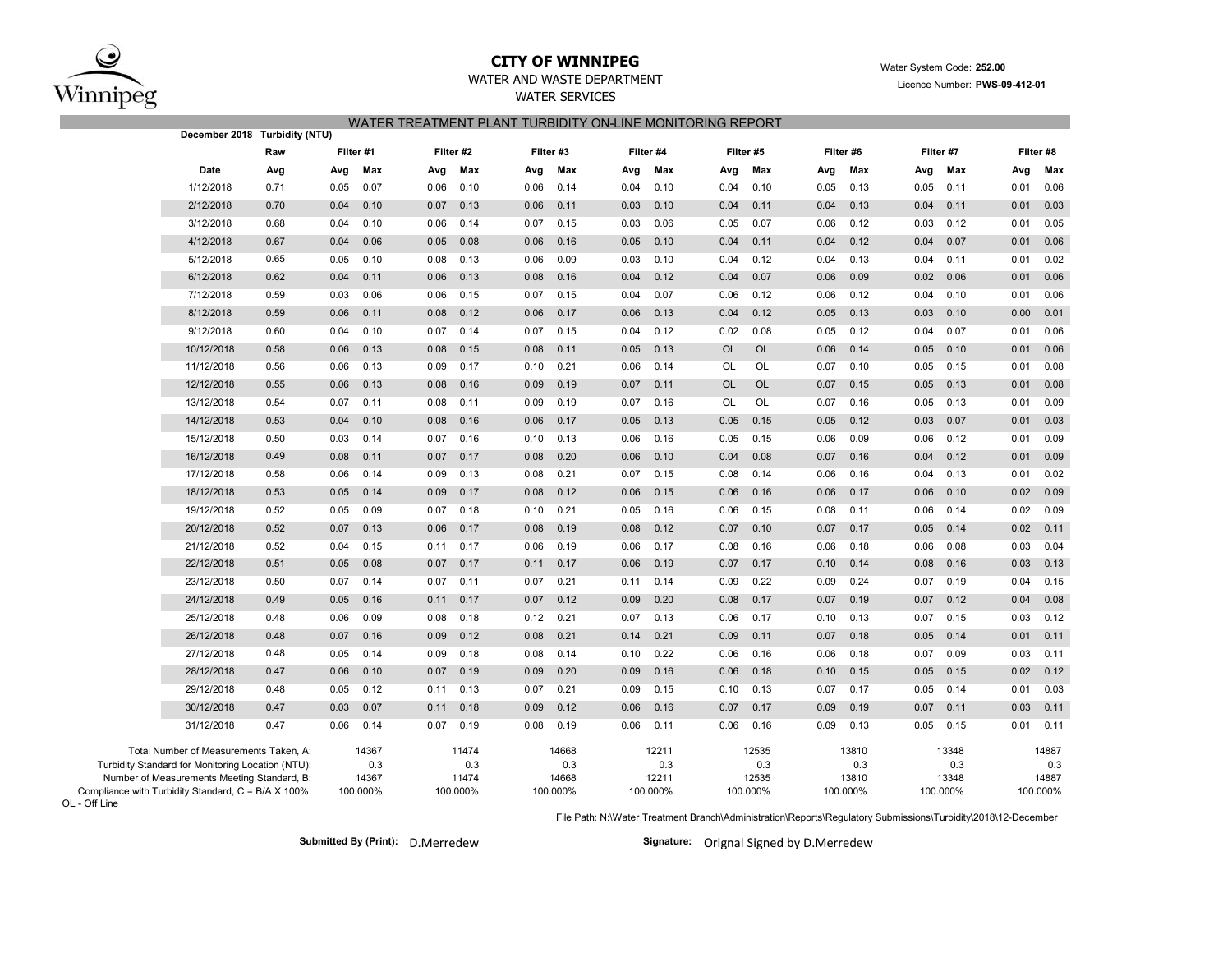

#### CITY OF WINNIPEG WATER AND WASTE DEPARTMENTENVIRONMENTAL STANDARDS DIVISION

#### **WATER TREATMENT PLANT TURBIDITY GRAB MONITORING REPORT**

| Water System Code: 252.00                          | <b>Turbidity (NTU)</b> |                  |           |           |           |                     |           |                     |           |           |           |           |                     |           |           |           |           |           |
|----------------------------------------------------|------------------------|------------------|-----------|-----------|-----------|---------------------|-----------|---------------------|-----------|-----------|-----------|-----------|---------------------|-----------|-----------|-----------|-----------|-----------|
| <b>Licence No. PWS-09-412-01</b>                   |                        |                  |           |           |           |                     |           |                     |           |           |           |           |                     |           |           |           |           |           |
| <b>Date</b>                                        |                        | <b>Raw Water</b> |           | Filter 1  |           | Filter <sub>2</sub> |           | Filter <sub>3</sub> |           | Filter 4  |           | Filter 5  | Filter <sub>6</sub> |           | Filter 7  |           |           | Filter 8  |
|                                                    | Grab                   | Analyser         | Grab      | Analyser  | Grab      | Analyser            | Grab      | Analyser            | Grab      | Analyser  | Grab      | Analyser  | Grab                | Analyser  | Grab      | Analyser  | Grab      | Analyser  |
| 01-Dec-2018                                        | <b>NA</b>              | <b>NA</b>        | <b>NA</b> | <b>NA</b> | <b>NA</b> | <b>NA</b>           | <b>NA</b> | <b>NA</b>           | <b>NA</b> | <b>NA</b> | <b>NA</b> | <b>NA</b> | <b>NA</b>           | <b>NA</b> | <b>NA</b> | <b>NA</b> | <b>NA</b> | <b>NA</b> |
| 02-Dec-2018                                        | <b>NA</b>              | <b>NA</b>        | <b>NA</b> | <b>NA</b> | <b>NA</b> | <b>NA</b>           | <b>NA</b> | <b>NA</b>           | <b>NA</b> | <b>NA</b> | <b>NA</b> | <b>NA</b> | <b>NA</b>           | <b>NA</b> | <b>NA</b> | <b>NA</b> | <b>NA</b> | <b>NA</b> |
| 03-Dec-2018                                        | 0.63                   | 0.66             | OL        | OL        | <b>OL</b> | OL                  | 0.16      | 0.09                | 0.14      | 0.05      | 0.13      | 0.05      | 0.15                | 0.07      | 0.14      | 0.03      | 0.15      | 0.04      |
| 04-Dec-2018                                        | 0.64                   | 0.65             | 0.12      | 0.04      | 0.12      | 0.08                | OL        | OL                  | 0.14      | 0.05      | 0.13      | 0.05      | <b>OL</b>           | <b>OL</b> | 0.13      | 0.04      | 0.11      | 0.02      |
| 05-Dec-2018                                        | 0.68                   | 0.65             | 0.13      | 0.05      | 0.12      | 0.08                | 0.12      | 0.07                | <b>OL</b> | OL        | 0.11      | 0.03      | 0.12                | 0.06      | <b>OL</b> | <b>OL</b> | 0.11      | 0.02      |
| 06-Dec-2018                                        | 0.60                   | 0.58             | OL        | <b>OL</b> | 0.19      | 0.13                | 0.16      | 0.09                | 0.15      | 0.05      | 0.13      | 0.06      | 0.13                | 0.07      | OL        | <b>OL</b> | 0.14      | 0.03      |
| 07-Dec-2018                                        | 0.62                   | 0.59             | 0.13      | 0.03      | 0.12      | 0.07                | 0.19      | 0.11                | 0.15      | 0.05      | 0.13      | 0.05      | 0.15                | 0.08      | 0.15      | 0.06      | OL        | OL        |
| 08-Dec-2018                                        | <b>NA</b>              | <b>NA</b>        | <b>NA</b> | <b>NA</b> | <b>NA</b> | <b>NA</b>           | <b>NA</b> | <b>NA</b>           | <b>NA</b> | <b>NA</b> | <b>NA</b> | <b>NA</b> | <b>NA</b>           | <b>NA</b> | <b>NA</b> | <b>NA</b> | <b>NA</b> | <b>NA</b> |
| 09-Dec-2018                                        | <b>NA</b>              | <b>NA</b>        | <b>NA</b> | <b>NA</b> | <b>NA</b> | <b>NA</b>           | <b>NA</b> | <b>NA</b>           | <b>NA</b> | <b>NA</b> | <b>NA</b> | <b>NA</b> | <b>NA</b>           | <b>NA</b> | <b>NA</b> | <b>NA</b> | <b>NA</b> | <b>NA</b> |
| 10-Dec-2018                                        | 0.57                   | 0.58             | <b>OL</b> | <b>OL</b> | 0.19      | 0.12                | 0.16      | 0.09                | 0.15      | 0.06      | <b>OL</b> | OL        | 0.15                | 0.07      | 0.14      | 0.04      | 0.14      | 0.03      |
| 11-Dec-2018                                        | 0.54                   | 0.55             | 0.13      | 0.05      | OL        | <b>OL</b>           | 0.18      | 0.10                | 0.16      | 0.07      | <b>OL</b> | OL        | 0.16                | 0.07      | 0.16      | 0.06      | 0.19      | 0.07      |
| 12-Dec-2018                                        | 0.54                   | 0.53             | 0.15      | 0.05      | 0.14      | 0.09                | 0.19      | 0.12                | 0.16      | 0.07      | <b>OL</b> | OL        | 0.17                | 0.10      | <b>OL</b> | <b>OL</b> | 0.14      | 0.02      |
| 13-Dec-2018                                        | 0.52                   | 0.51             | 0.15      | 0.05      | 0.14      | 0.10                | OL        | <b>OL</b>           | 0.17      | 0.08      | OL        | OL        | 0.19                | 0.11      | 0.14      | 0.04      | 0.13      | 0.03      |
| 14-Dec-2018                                        | 0.53                   | 0.51             | OL        | OL        | 0.15      | 0.10                | 0.14      | 0.08                | OL        | OL        | OL        | OL        | 0.15                | 0.07      | 0.14      | 0.04      | 0.13      | 0.03      |
| 15-Dec-2018                                        | <b>NA</b>              | <b>NA</b>        | <b>NA</b> | <b>NA</b> | <b>NA</b> | <b>NA</b>           | <b>NA</b> | <b>NA</b>           | <b>NA</b> | <b>NA</b> | <b>NA</b> | <b>NA</b> | <b>NA</b>           | <b>NA</b> | <b>NA</b> | <b>NA</b> | <b>NA</b> | <b>NA</b> |
| 16-Dec-2018                                        | <b>NA</b>              | <b>NA</b>        | <b>NA</b> | <b>NA</b> | <b>NA</b> | <b>NA</b>           | <b>NA</b> | <b>NA</b>           | <b>NA</b> | <b>NA</b> | <b>NA</b> | <b>NA</b> | <b>NA</b>           | <b>NA</b> | <b>NA</b> | <b>NA</b> | <b>NA</b> | <b>NA</b> |
| 17-Dec-2018                                        | 0.54                   | 0.51             | 0.20      | 0.09      | 0.16      | 0.11                | OL        | <b>OL</b>           | 0.18      | 0.09      | 0.13      | 0.06      | OL                  | <b>OL</b> | 0.13      | 0.04      | 0.13      | 0.03      |
| 18-Dec-2018                                        | 0.51                   | 0.51             | OL        | OL        | 0.17      | 0.12                | 0.18      | 0.10                | OL        | OL        | 0.19      | 0.11      | 0.15                | 0.08      | 0.15      | 0.05      | 0.15      | 0.04      |
| 19-Dec-2018                                        | 0.51                   | 0.51             | 0.17      | 0.06      | OL        | OL                  | 0.18      | 0.11                | 0.16      | 0.07      | OL        | OL        | 0.16                | 0.09      | 0.18      | 0.07      | 0.21      | 0.10      |
| 20-Dec-2018                                        | 0.51                   | 0.49             | 0.17      | 0.07      | 0.16      | 0.10                | OL        | OL                  | 0.17      | 0.08      | 0.14      | 0.07      | 0.21                | 0.12      | OL        | OL        | 0.15      | 0.03      |
| 21-Dec-2018                                        | 0.52                   | 0.50             | OL        | OL        | 0.17      | 0.12                | 0.17      | 0.10                | OL        | OL        | 0.19      | 0.10      | 0.16                | 0.09      | 0.16      | 0.06      | 0.17      | 0.05      |
| 22-Dec-2018                                        | <b>NA</b>              | <b>NA</b>        | <b>NA</b> | <b>NA</b> | <b>NA</b> | <b>NA</b>           | <b>NA</b> | <b>NA</b>           | <b>NA</b> | <b>NA</b> | <b>NA</b> | <b>NA</b> | <b>NA</b>           | <b>NA</b> | <b>NA</b> | <b>NA</b> | <b>NA</b> | <b>NA</b> |
| 23-Dec-2018                                        | <b>NA</b>              | <b>NA</b>        | <b>NA</b> | <b>NA</b> | <b>NA</b> | <b>NA</b>           | <b>NA</b> | <b>NA</b>           | <b>NA</b> | <b>NA</b> | <b>NA</b> | <b>NA</b> | <b>NA</b>           | <b>NA</b> | <b>NA</b> | <b>NA</b> | <b>NA</b> | <b>NA</b> |
| 24-Dec-2018                                        | 0.50                   | 0.48             | <b>OL</b> | <b>OL</b> | 0.19      | 0.13                | 0.18      | 0.11                | <b>OL</b> | OL        | 0.20      | 0.12      | 0.18                | 0.10      | 0.18      | 0.07      | 0.18      | 0.06      |
| 25-Dec-2018                                        | <b>NA</b>              | <b>NA</b>        | <b>NA</b> | <b>NA</b> | <b>NA</b> | <b>NA</b>           | <b>NA</b> | <b>NA</b>           | <b>NA</b> | <b>NA</b> | <b>NA</b> | <b>NA</b> | <b>NA</b>           | <b>NA</b> | <b>NA</b> | <b>NA</b> | <b>NA</b> | <b>NA</b> |
| 26-Dec-2018                                        | <b>NA</b>              | <b>NA</b>        | 0.21      | 0.09      | <b>NA</b> | <b>NA</b>           | <b>NA</b> | <b>NA</b>           | 0.19      | 0.14      | <b>NA</b> | <b>NA</b> | <b>NA</b>           | <b>NA</b> | <b>NA</b> | <b>NA</b> | <b>NA</b> | <b>NA</b> |
| 27-Dec-2018                                        | 0.48                   | 0.46             | 0.16      | 0.05      | 0.20      | 0.12                | 0.18      | 0.10                | 0.23      | 0.18      | 0.18      | 0.10      | 0.17                | 0.09      | 0.17      | 0.07      | 0.17      | 0.06      |
| 28-Dec-2018                                        | 0.46                   | 0.46             | 0.16      | 0.07      | 0.14      | 0.13                | 0.20      | 0.12                | 0.17      | 0.14      | 0.14      | 0.08      | 0.18                | 0.11      | 0.24      | 0.13      | 0.23      | 0.10      |
| 29-Dec-2018                                        | <b>NA</b>              | <b>NA</b>        | <b>NA</b> | <b>NA</b> | <b>NA</b> | <b>NA</b>           | <b>NA</b> | <b>NA</b>           | <b>NA</b> | <b>NA</b> | <b>NA</b> | <b>NA</b> | <b>NA</b>           | <b>NA</b> | <b>NA</b> | <b>NA</b> | <b>NA</b> | <b>NA</b> |
| 30-Dec-2018                                        | <b>NA</b>              | <b>NA</b>        | <b>NA</b> | <b>NA</b> | <b>NA</b> | <b>NA</b>           | <b>NA</b> | <b>NA</b>           | <b>NA</b> | <b>NA</b> | <b>NA</b> | <b>NA</b> | <b>NA</b>           | <b>NA</b> | <b>NA</b> | <b>NA</b> | <b>NA</b> | <b>NA</b> |
| 31-Dec-2018                                        | 0.48                   | 0.45             | 0.15      | 0.06      | OL        | OL                  | 0.18      | 0.12                | 0.16      | 0.09      | 0.14      | 0.09      | 0.16                | 0.11      | 0.20      | 0.11      | OL        | OL        |
| Total number of measurements taken, A:             |                        |                  | 13        |           | 15        |                     | 15        |                     | 15        |           | 13        |           | 17                  |           | 15        |           | 17        |           |
| Turbidity Standard for Monitoring Location (NTU):  |                        |                  | 0.30      |           | 0.30      |                     | 0.30      |                     | 0.30      |           | 0.30      |           | 0.30                |           | 0.30      |           | 0.30      |           |
| Number of measurements meeting standard, B:        |                        |                  | 13        |           | 15        |                     | 15        |                     | 15        |           | 13        |           | 17                  |           | 15        |           | 17        |           |
| Compliance with Turbidity Standard, C= B/A X 100%: |                        |                  | 100%      |           | 100%      |                     | 100%      |                     | 100%      |           | 100%      |           | 100%                |           | 100%      |           | 100%      |           |

NS: No Sample NA: Not Analyzed OL: Off-Line

#### **Comments:**

Filter 5 was offline for scheduled maintenance from December 9 to 14, 2018.

**7-Jan-19**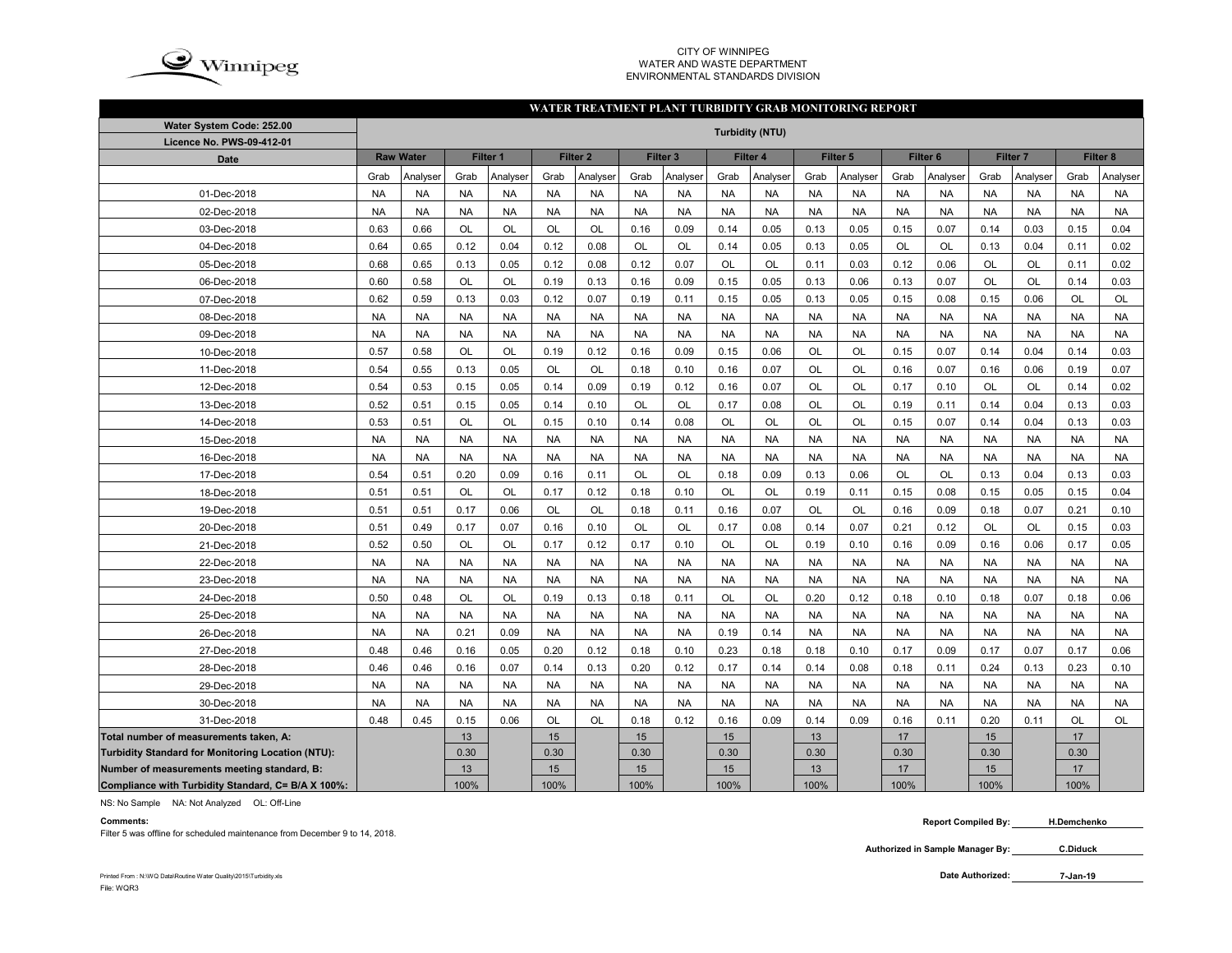

**City Of Winnipeg**

Water and Waste Department

Water Services

## WATER TREATMENT PLANT FREE CHLORINE ON-LINE MONITORING REPORT Deacon Booster Pumping Station

Water System Code: **252.00** Licence Number: **PWS-09-412-01**

Report Created: 01 January 2019 **Report Period: December 2018** Report Period: December 2018

|                                             |                                  | <b>BRANCH1</b> |         | <b>BRANCH2</b> |         |
|---------------------------------------------|----------------------------------|----------------|---------|----------------|---------|
|                                             |                                  | [mg/L]         |         | [mg/L]         |         |
|                                             | Date                             | Average        | Minimum | Average        | Minimum |
|                                             | 01/12/2018                       | 1.13           | 1.09    | 1.26           | 1.21    |
|                                             | 02/12/2018                       | 1.08           | 1.04    | 1.18           | 1.12    |
|                                             | 03/12/2018                       | 1.14           | 1.02    | 1.11           | 1.02    |
|                                             | 04/12/2018                       | 1.16           | 1.07    | 1.03           | 0.98    |
|                                             | 05/12/2018                       | 1.17           | 1.12    | 1.11           | 1.02    |
|                                             | 06/12/2018                       | 1.15           | 1.07    | 1.08           | 1.02    |
|                                             | 07/12/2018                       | 1.18           | 1.09    | 1.08           | 1.03    |
|                                             | 08/12/2018                       | 1.16           | 1.06    | 1.06           | 0.98    |
|                                             | 09/12/2018                       | 1.14           | 1.06    | 1.01           | 0.96    |
|                                             | 10/12/2018                       | 1.22           | 1.13    | 1.07           | 0.99    |
|                                             | 11/12/2018                       | 1.13           | 1.06    | 1.06           | 0.94    |
|                                             | 12/12/2018                       | 1.12           | 1.05    | 1.19           | 1.10    |
|                                             | 13/12/2018                       | 1.11           | 1.05    | 1.12           | 0.98    |
|                                             | 14/12/2018                       | 1.15           | 1.03    | 1.14           | 1.05    |
|                                             | 15/12/2018                       | 1.16           | 1.11    | 1.17           | 1.10    |
|                                             | 16/12/2018                       | 1.11           | 1.05    | 1.09           | 1.00    |
|                                             | 17/12/2018                       | 1.11           | 0.99    | 1.11           | 0.99    |
|                                             | 18/12/2018                       | 1.09           | 0.99    | 1.16           | 0.93    |
|                                             | 19/12/2018                       | 1.10           | 0.99    | 1.19           | 1.09    |
|                                             | 20/12/2018                       | 1.12           | 1.02    | 1.12           | 1.00    |
|                                             | 21/12/2018                       | 1.13           | 1.01    | 1.10           | 1.01    |
|                                             | 22/12/2018                       | 1.12           | 1.02    | 1.11           | 1.02    |
|                                             | 23/12/2018                       | 1.14           | 1.04    | 1.13           | 1.03    |
|                                             | 24/12/2018                       | 1.10           | 0.98    | 1.10           | 1.03    |
|                                             | 25/12/2018                       | 1.10           | 1.00    | 1.12           | 1.05    |
|                                             | 26/12/2018                       | 1.13           | 1.02    | 1.13           | 1.04    |
|                                             | 27/12/2018                       | 1.08           | 0.94    | 1.06           | 0.97    |
|                                             | 28/12/2018                       | 1.05           | 0.92    | 1.02           | 0.94    |
|                                             | 29/12/2018                       | 1.07           | 0.97    | 1.04           | 0.97    |
|                                             | 30/12/2018                       | 1.00           | 0.90    | 0.94           | 0.88    |
|                                             | 31/12/2018                       | 0.99           | 0.90    | 0.95           | 0.89    |
|                                             |                                  |                |         |                |         |
|                                             | Total Number of Measurements, A: |                | 21605   |                | 21604   |
|                                             | Minimum Free Chlorine Standard:  |                | 0.5     |                | 0.5     |
| Number of Measurements Meeting Standard, B: |                                  |                | 21605   |                | 21604   |
|                                             |                                  |                | 100.00  |                | 100.00  |

COMPLIANCE,  $C = B/A \times 100\%$ :

File Path: N:\Water Treatment Branch\Administration\Reports\Regulatory Submissions\Chlorine\2018\12-December

Submitted By (Print): D. Merredew

Signature: Orignal signed by D. Merredew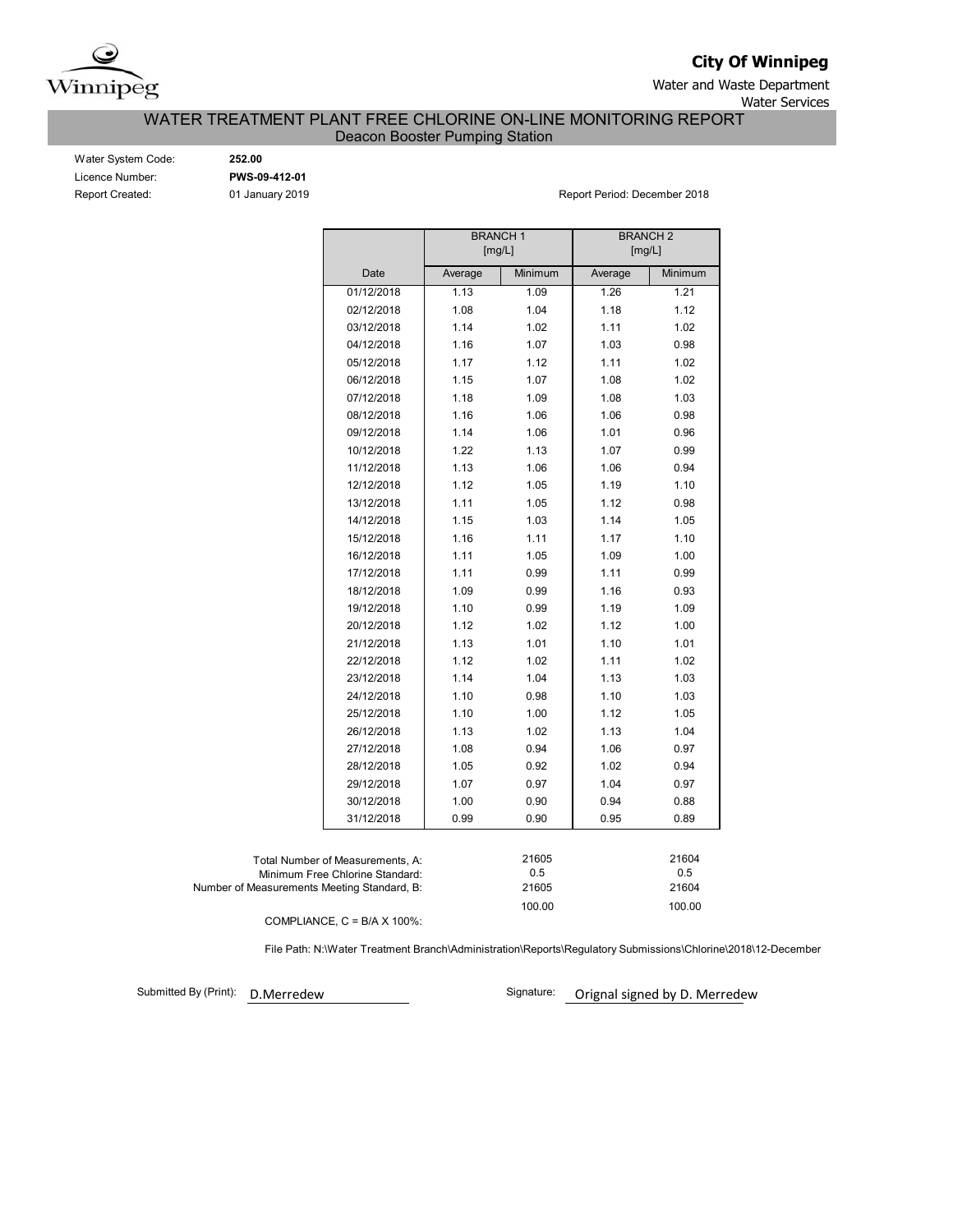

## CITY OF WINNIPEG WATER AND WASTE DEPARTMENT ENVIRONMENTAL STANDARDS DIVISION

| WATER TREATMENT PLANT CHLORINE GRAB MONITORING REPORT  |                                                                                    |                      |                                 |                      |                                 |           |  |  |  |  |  |  |  |
|--------------------------------------------------------|------------------------------------------------------------------------------------|----------------------|---------------------------------|----------------------|---------------------------------|-----------|--|--|--|--|--|--|--|
| Water System Code: 252.00<br>Licence No. PWS-09-412-01 | Deacon Booster Pumping Station Branch 1<br>Deacon Booster Pumping Station Branch 2 |                      |                                 |                      |                                 |           |  |  |  |  |  |  |  |
| <b>Date</b>                                            |                                                                                    | Free Chlorine (mg/L) | <b>Total Chlorine</b><br>(mg/L) | Free Chlorine (mg/L) | <b>Total Chlorine</b><br>(mg/L) |           |  |  |  |  |  |  |  |
|                                                        | Analyser                                                                           | Grab                 | Grab                            | Analyser             | Grab                            | Grab      |  |  |  |  |  |  |  |
| 01-Dec-2018                                            | <b>NA</b>                                                                          | <b>NA</b>            | <b>NA</b>                       | <b>NA</b>            | <b>NA</b>                       | <b>NA</b> |  |  |  |  |  |  |  |
| 02-Dec-2018                                            | <b>NA</b>                                                                          | <b>NA</b>            | <b>NA</b>                       | <b>NA</b>            | <b>NA</b>                       | <b>NA</b> |  |  |  |  |  |  |  |
| 03-Dec-2018                                            | 1.22                                                                               | 1.16                 | 1.38                            | 1.13                 | 1.16                            | 1.28      |  |  |  |  |  |  |  |
| 04-Dec-2018                                            | 1.15                                                                               | 1.08                 | 1.28                            | 1.01                 | 1.06                            | 1.20      |  |  |  |  |  |  |  |
| 05-Dec-2018                                            | 1.20                                                                               | 1.22                 | 1.37                            | 1.18                 | 1.14                            | 1.31      |  |  |  |  |  |  |  |
| 06-Dec-2018                                            | 1.15                                                                               | 1.13                 | 1.33                            | 1.07                 | 1.13                            | 1.22      |  |  |  |  |  |  |  |
| 07-Dec-2018                                            | 1.17                                                                               | 1.21                 | 1.39                            | 1.09                 | 1.14                            | 1.31      |  |  |  |  |  |  |  |
| 08-Dec-2018                                            | <b>NA</b>                                                                          | <b>NA</b>            | <b>NA</b>                       | <b>NA</b>            | <b>NA</b>                       | <b>NA</b> |  |  |  |  |  |  |  |
| 09-Dec-2018                                            | <b>NA</b>                                                                          | <b>NA</b>            | <b>NA</b>                       | <b>NA</b>            | <b>NA</b>                       | <b>NA</b> |  |  |  |  |  |  |  |
| 10-Dec-2018                                            | 1.27                                                                               | 1.29                 | 1.51                            | 1.12                 | 1.23                            | 1.42      |  |  |  |  |  |  |  |
| 11-Dec-2018                                            | 1.09                                                                               | 1.13                 | 1.32                            | 0.95                 | 1.04                            | 1.19      |  |  |  |  |  |  |  |
| 12-Dec-2018                                            | 1.12                                                                               | 1.18                 | 1.38                            | 1.16                 | 1.20                            | 1.37      |  |  |  |  |  |  |  |
| 13-Dec-2018                                            | 1.14                                                                               | 1.22                 | 1.38                            | 1.07                 | 1.21                            | 1.36      |  |  |  |  |  |  |  |
| 14-Dec-2018                                            | 1.16                                                                               | 1.21                 | 1.42                            | 1.13                 | 1.21                            | 1.40      |  |  |  |  |  |  |  |
| 15-Dec-2018                                            | <b>NA</b>                                                                          | <b>NA</b>            | <b>NA</b>                       | <b>NA</b>            | <b>NA</b>                       | <b>NA</b> |  |  |  |  |  |  |  |
| 16-Dec-2018                                            | <b>NA</b>                                                                          | <b>NA</b>            | <b>NA</b>                       | <b>NA</b>            | <b>NA</b>                       | <b>NA</b> |  |  |  |  |  |  |  |
| 17-Dec-2018                                            | 1.15                                                                               | 1.13                 | 1.31                            | 1.12                 | 1.13                            | 1.35      |  |  |  |  |  |  |  |
| 18-Dec-2018                                            | 1.05                                                                               | 1.04                 | 1.26                            | 1.03                 | 1.05                            | 1.21      |  |  |  |  |  |  |  |
| 19-Dec-2018                                            | 1.13                                                                               | 1.15                 | 1.31                            | 1.21                 | 1.23                            | 1.41      |  |  |  |  |  |  |  |
| 20-Dec-2018                                            | 1.09                                                                               | 1.11                 | 1.33                            | 1.16                 | 1.24                            | 1.42      |  |  |  |  |  |  |  |
| 21-Dec-2018                                            | 1.14                                                                               | 1.21                 | 1.40                            | 1.12                 | 1.20                            | 1.40      |  |  |  |  |  |  |  |
| 22-Dec-2018                                            | <b>NA</b>                                                                          | <b>NA</b>            | <b>NA</b>                       | <b>NA</b>            | <b>NA</b>                       | <b>NA</b> |  |  |  |  |  |  |  |
| 23-Dec-2018                                            | <b>NA</b>                                                                          | <b>NA</b>            | <b>NA</b>                       | <b>NA</b>            | <b>NA</b>                       | <b>NA</b> |  |  |  |  |  |  |  |
| 24-Dec-2018                                            | 1.10                                                                               | 1.17                 | 1.34                            | 1.11                 | 1.15                            | 1.38      |  |  |  |  |  |  |  |
| 25-Dec-2018                                            | <b>NA</b>                                                                          | <b>NA</b>            | <b>NA</b>                       | <b>NA</b>            | <b>NA</b>                       | <b>NA</b> |  |  |  |  |  |  |  |
| 26-Dec-2018                                            | <b>NA</b>                                                                          | <b>NA</b>            | <b>NA</b>                       | <b>NA</b>            | <b>NA</b>                       | <b>NA</b> |  |  |  |  |  |  |  |
| 27-Dec-2018                                            | 1.10                                                                               | 1.16                 | 1.34                            | 1.09                 | 1.12                            | 1.33      |  |  |  |  |  |  |  |
| 28-Dec-2018                                            | 1.04                                                                               | 1.13                 | 1.31                            | 1.01                 | 1.07                            | 1.30      |  |  |  |  |  |  |  |
| 29-Dec-2018                                            | <b>NA</b>                                                                          | <b>NA</b>            | <b>NA</b>                       | <b>NA</b>            | <b>NA</b>                       | <b>NA</b> |  |  |  |  |  |  |  |
| 30-Dec-2018                                            | <b>NA</b>                                                                          | <b>NA</b>            | <b>NA</b>                       | <b>NA</b>            | <b>NA</b>                       | <b>NA</b> |  |  |  |  |  |  |  |
| 31-Dec-2018                                            | 1.00                                                                               | 1.07                 | 1.27                            | 0.92                 | 1.05                            | 1.17      |  |  |  |  |  |  |  |
| Total number of measurements taken, A:                 |                                                                                    | 19                   |                                 |                      | 19                              |           |  |  |  |  |  |  |  |
| Chlorine Standard for Monitoring Location (mg/L):      |                                                                                    | 0.50                 |                                 |                      | 0.50                            |           |  |  |  |  |  |  |  |
| Number of measurements meeting standard, B:            |                                                                                    | 19                   |                                 |                      | 19                              |           |  |  |  |  |  |  |  |
| Compliance with Chlorine Standard, C= B/A X 100%:      |                                                                                    | 100%                 |                                 |                      | 100%                            |           |  |  |  |  |  |  |  |

NS: No Sample NA: Not Analyzed OL: Off-Line

|          | Renor        | <b>Temchenko</b> |  |
|----------|--------------|------------------|--|
| Comments | Compiled By: | .                |  |

**Authorized By:**

*Printed From : N:\WQ Data\Routine Water Quality\2018\Chlorine.xls* **Date Authorized:** File: WQR3

**7-Jan-19**

**C.Diduck**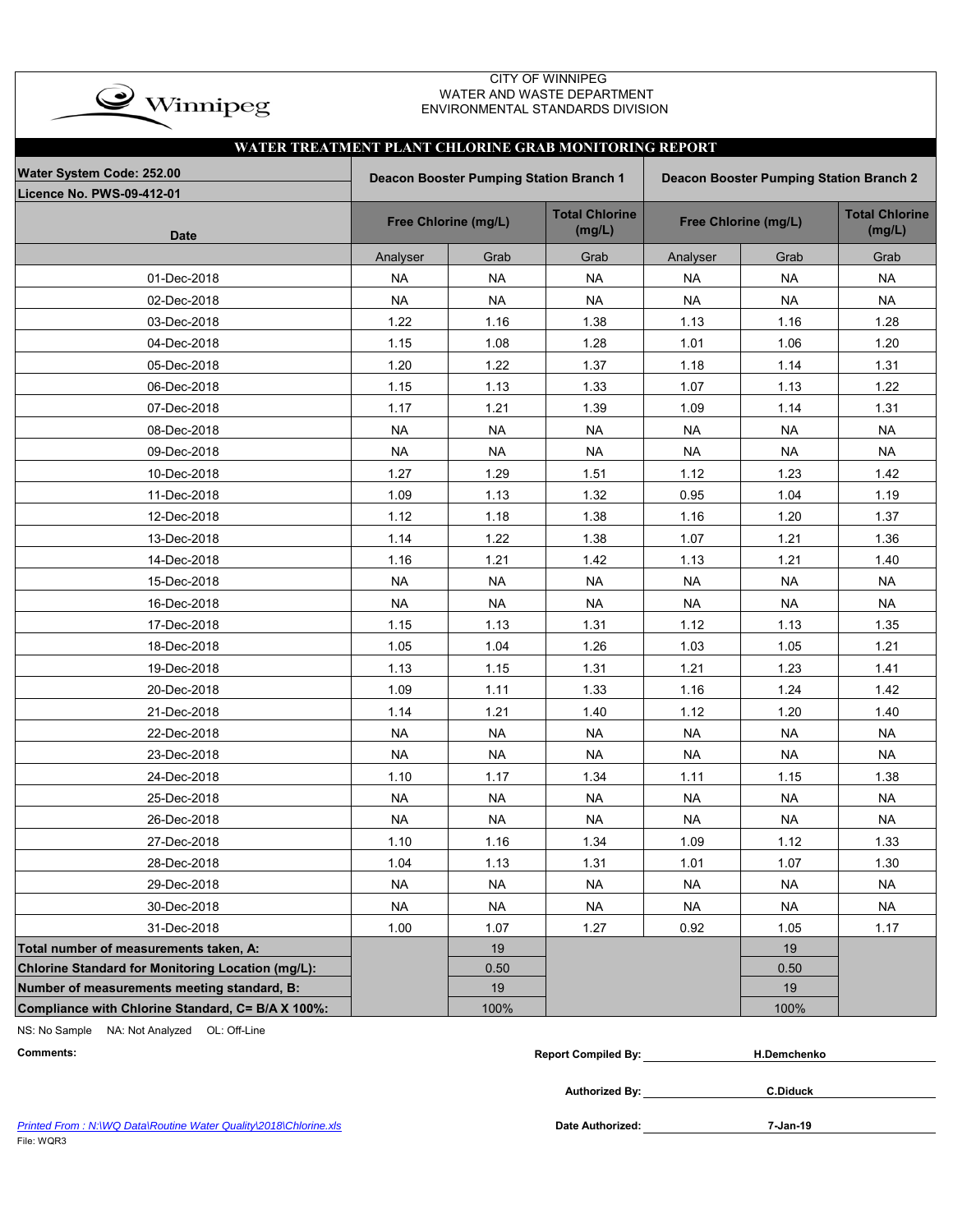

### **CITY OF WINNIPEG**WATER AND WASTE DEPARTMENT

 Water System Code: **252.00** Licence Number:**PWS-09-412-01**

## WATER TREATMENT PLANT UV REPORT WATER SERVICES

Report Period: **December 2018** Report Created: **Tuesday, January 01, 2019**

|            | Transmittance      |                 | <b>UVR-D100A</b> |        |        |          | <b>UVR-D200A</b>  |        |        | <b>UVR-D300A</b> |                   |         |         | <b>UVR-D400A</b> |                  |      |       |                  | <b>UVR-D500A</b> |         |         |                   | UVR-D600A |         |         |                   | % Volume |         |         |                   |
|------------|--------------------|-----------------|------------------|--------|--------|----------|-------------------|--------|--------|------------------|-------------------|---------|---------|------------------|------------------|------|-------|------------------|------------------|---------|---------|-------------------|-----------|---------|---------|-------------------|----------|---------|---------|-------------------|
| Date       |                    |                 | Water Volume IML |        |        |          | Water Volume [ML] |        |        |                  | Water Volume [ML] |         |         |                  | Water Volume IML |      |       |                  | Water Volume IML |         |         | Water Volume [ML] |           |         |         | Water Volume [ML] |          |         |         | <b>Treated To</b> |
|            |                    | <b>Untreate</b> | Below            | To     | Total  | Intreate | Below             | То     | Total  | Jntreated        | Below             | То      | Total   | <b>Jntreate</b>  | Below            | To   | Total | <b>Jntreated</b> | Below            | To      | Total   | <b>Jntreated</b>  | Below     | To      | Total   | Untreated         | Below    | To      | Total   | Dose              |
| 01/12/2018 | 93.95              | 0.00            | 0.00             | 60.39  | 60.39  | 0.00     | 0.00              | 0.00   | 0.00   | 0.00             | 0.00              | 49.95   | 49.95   | 0.00             | 0.00             | 0.00 | 0.00  | 0.00             | 0.00             | 73.67   | 73.6    | 0.00              | 0.00      | 0.00    | 0.00    | 0.00              | 0.00     | 184.01  | 184.01  | 100.00            |
| 02/12/201  | 93.86              | 0.00            | 0.00             | 54.39  | 54.39  | 0.00     | 0.00              | 0.00   | 0.00   | 0.00             | 0.00              | 53.80   | 53.8    | 0.00             | 0.00             | 0.00 | 0.00  | 0.00             | 0.00             | 75.78   | 75.7    | 0.00              | 0.00      | 0.00    | 0.0(    | 0.00              | 0.00     | 183.97  | 183.97  | 100.00            |
| 03/12/201  | 93.53              | 0.00            | 0.00             | 16.78  | 16.78  | 0.00     | 0.00              | 0.00   | 0.00   | 0.00             | 0.00              | 62.20   | 62.2    | 0.00             | 0.00             | 0.00 | 0.0   | 0.00             | 0.00             | 53.71   | 53.7    | 0.00              | 0.00      | 51.32   | 51.32   | 0.00              | 0.00     | 184.01  | 184.0   | 100.00            |
| 04/12/201  | 93.07              | 0.00            | 0.00             | 0.00   | 0.00   | 0.00     | 0.00              | 0.00   | 0.00   | 0.00             | 0.00              | 65.38   | 65.38   | 0.00             | 0.00             | 0.00 | 0.00  | 0.00             | 0.00             | 42.19   | 42.1    | 0.00              | 0.00      | 76.35   | 76.35   | 0.00              | 0.00     | 183.92  | 183.92  | 100.00            |
| 05/12/201  | 92.21              | 0.00            | 0.00             | 0.00   | 0.00   | 0.00     | 0.00              | 0.00   | 0.00   | 0.00             | 0.00              | 65.29   | 65.29   | 0.00             | 0.00             | 0.00 | 0.00  | 0.00             | 0.00             | 42.27   | 42.2    | 0.00              | 0.00      | 76.37   | 76.37   | 0.00              | 0.00     | 183.93  | 183.93  | 100.00            |
| 06/12/201  | 91.54              | 0.00            | 0.00             | 0.00   | 0.00   | 0.00     | 0.00              | 0.00   | 0.00   | 0.00             | 0.00              | 65.40   | 65.40   | 0.00             | 0.00             | 0.00 | 0.00  | 0.00             | 0.00             | 42.26   | 42.26   | 0.00              | 0.00      | 76.37   | 76.37   | 0.00              | 0.00     | 184.04  | 184.04  | 100.00            |
| 07/12/201  | 96.66              | 0.00            | 0.00             | 12.62  | 12.62  | 0.00     | 0.00              | 0.00   | 0.00   | 0.00             | 0.19              | 50.86   | 51.04   | 0.00             | 0.00             | 0.00 | 0.00  | 0.00             | 0.00             | 45.70   | 45.7    | 0.00              | 0.00      | 74.49   | 74.49   | 0.00              | 0.19     | 183.67  | 183.85  | 99.90             |
| 08/12/201  | 94.44              | 0.00            | 0.00             | 58.28  | 58.28  | 0.00     | 0.00              | 0.00   | 0.00   | 0.00             | 0.00              | 0.00    | 0.00    | 0.00             | 0.00             | 0.00 | 0.00  | 0.00             | 0.00             | 59.29   | 59.29   | 0.00              | 0.00      | 69.01   | 69.0    | 0.00              | 0.00     | 186.58  | 186.58  | 100.00            |
| 09/12/201  | 94.66              | 0.00            | 0.00             | 58.93  | 58.93  | 0.00     | 0.00              | 0.00   | 0.00   | 0.00             | 0.00              | 0.00    | 0.00    | 0.00             | 0.00             | 0.00 | 0.0   | 0.00             | 0.00             | 60.23   | 60.2    | 0.00              | 0.00      | 69.84   | 69.84   | 0.00              | 0.00     | 189.01  | 189.0   | 100.00            |
| 10/12/201  | 94.38              | 0.00            | 0.00             | 58.93  | 58.93  | 0.00     | 0.00              | 0.00   | 0.00   | 0.00             | 0.00              | 0.00    | 0.00    | 0.00             | 0.00             | 0.00 | 0.0   | 0.00             | 0.00             | 60.13   | 60.1    | 0.00              | 0.00      | 69.87   | 69.8    | 0.00              | 0.00     | 188.94  | 188.94  | 100.00            |
| 11/12/201  | 94.14              | 0.00            | 0.00             | 55.73  | 55.73  | 0.00     | 0.00              | 0.00   | 0.00   | 0.00             | 0.00              | 8.48    | 8.48    | 0.00             | 0.00             | 0.00 | 0.0   | 0.00             | 0.00             | 57.55   | 57.55   | 0.00              | 0.00      | 67.20   | 67.2    | 0.00              | 0.00     | 188.96  | 188.96  | 100.00            |
| 12/12/201  | 94.01              | 0.00            | 0.00             | 56.96  | 56.96  | 0.00     | 0.00              | 0.00   | 0.00   | 0.00             | 0.00              | 0.00    | 0.00    | 0.00             | 0.00             | 0.00 | 0.0   | 0.00             | 0.00             | 47.19   | 47.1    | 0.00              | 0.00      | 84.82   | 84.82   | 0.00              | 0.00     | 188.96  | 188.96  | 100.00            |
| 13/12/201  | 93.96              | 0.00            | 0.00             | 57.02  | 57.02  | 0.00     | 0.00              | 0.00   | 0.00   | 0.00             | 0.00              | 0.00    | 0.00    | 0.00             | 0.00             | 0.00 | 0.00  | 0.00             | 0.00             | 47.82   | 47.82   | 0.00              | 0.00      | 84.16   | 84.1    | 0.00              | 0.00     | 188.99  | 188.99  | 100.00            |
| 14/12/201  | 94.10              | 0.00            | 0.00             | 57.00  | 57.00  | 0.00     | 0.00              | 0.00   | 0.00   | 0.00             | 0.00              | 0.00    | 0.00    | 0.00             | 0.00             | 0.00 | 0.00  | 0.00             | 0.00             | 47.77   | 47.7    | 0.00              | 0.00      | 84.21   | 84.2    | 0.00              | 0.00     | 188.97  | 188.97  | 100.00            |
| 15/12/201  | 94.08              | 0.00            | 0.00             | 57.03  | 57.03  | 0.00     | 0.00              | 0.00   | 0.00   | 0.00             | 0.00              | 0.00    | 0.00    | 0.00             | 0.00             | 0.00 | 0.00  | 0.00             | 0.00             | 47.79   | 47.7    | 0.00              | 0.00      | 84.19   | 84.1    | 0.00              | 0.00     | 189.01  | 189.0   | 100.00            |
| 16/12/201  | 94.03              | 0.00            | 0.00             | 57.05  | 57.05  | 0.00     | 0.00              | 0.00   | 0.00   | 0.00             | 0.00              | 0.00    | 0.00    | 0.00             | 0.00             | 0.00 | 0.00  | 0.00             | 0.00             | 47.77   | 47.7    | 0.00              | 0.00      | 84.18   | 84.1    | 0.00              | 0.00     | 189.00  | 189.00  | 100.00            |
| 17/12/201  | 93.94              | 0.00            | 0.00             | 46.27  | 46.27  | 0.00     | 0.00              | 0.00   | 0.00   | 0.00             | 0.00              | 42.51   | 42.5    | 0.00             | 0.00             | 0.11 | 0.1   | 0.00             | 0.00             | 16.06   | 16.06   | 0.00              | 0.00      | 83.11   | 83.1    | 0.00              | 0.00     | 188.06  | 188.06  | 100.00            |
| 18/12/201  | 93.66              | 0.00            | 0.00             | 40.53  | 40.53  | 0.00     | 0.00              | 0.00   | 0.00   | 0.00             | 0.00              | 63.79   | 63.79   | 0.00             | 0.00             | 0.17 | 0.1   | 0.00             | 0.00             | 42.91   | 42.9    | 0.00              | 0.00      | 38.16   | 38.1    | 0.00              | 0.00     | 185.56  | 185.56  | 100.00            |
| 19/12/201  | 93.78              | 0.00            | 0.00             | 40.19  | 40.1   | 0.00     | 0.00              | 0.14   | 0.14   | 0.00             | 0.00              | 62.51   | 62.5    | 0.00             | 0.00             | 0.00 | 0.0   | 0.00             | 0.00             | 81.44   | 81.4    | 0.00              | 0.00      | 0.00    | 0.00    | 0.00              | 0.00     | 184.27  | 184.2   | 100.00            |
| 20/12/201  | 93.67              | 0.00            | 0.00             | 17.14  | 17.1   | 0.00     | 0.00              | 41.11  | 41.1   | 0.00             | 0.00              | 50.60   | 50.60   | 0.00             | 0.00             | 0.00 | 0.0   | 0.00             | 0.00             | 71.95   | 71.95   | 0.00              | 0.00      | 0.09    | 0.09    | 0.00              | 0.00     | 180.88  | 180.88  | 100.00            |
| 21/12/201  | 93.53              | 0.00            | 0.00             | 0.00   | 0.00   | 0.00     | 0.00              | 71.74  | 71.74  | 0.00             | 0.00              | 41.45   | 41.45   | 0.00             | 0.00             | 0.00 | 0.00  | 0.00             | 0.00             | 64.49   | 64.49   | 0.00              | 0.00      | 0.00    | 0.00    | 0.00              | 0.00     | 177.68  | 177.68  | 100.00            |
| 22/12/201  | 93.36              | 0.00            | 0.00             | 0.00   | 0.00   | 0.00     | 0.00              | 69.72  | 69.72  | 0.00             | 0.00              | 39.56   | 39.56   | 0.00             | 0.00             | 0.00 | 0.00  | 0.00             | 0.00             | 61.29   | 61.29   | 0.00              | 0.00      | 0.00    | 0.00    | 0.00              | 0.00     | 170.57  | 170.57  | 100.00            |
| 23/12/201  | 93.17              | 0.00            | 0.00             | 0.00   | 0.00   | 0.00     | 0.00              | 68.68  | 68.68  | 0.00             | 0.00              | 38.92   | 38.92   | 0.00             | 0.00             | 0.00 | 0.00  | 0.00             | 0.00             | 59.39   | 59.39   | 0.00              | 0.00      | 0.00    | 0.00    | 0.00              | 0.00     | 166.98  | 166.98  | 100.00            |
| 24/12/201  | 93.26              | 0.00            | 0.00             | 0.00   | 0.00   | 0.00     | 0.00              | 68.60  | 68.60  | 0.00             | 0.00              | 38.83   | 38.8    | 0.00             | 0.00             | 0.00 | 0.00  | 0.00             | 0.00             | 59.56   | 59.56   | 0.00              | 0.00      | 0.00    | 0.0(    | 0.00              | 0.00     | 167.00  | 167.00  | 100.00            |
| 25/12/201  | 93.43              | 0.00            | 0.00             | 0.00   | 0.00   | 0.00     | 0.00              | 68.39  | 68.39  | 0.00             | 0.00              | 38.67   | 38.6    | 0.00             | 0.00             | 0.00 | 0.0   | 0.00             | 0.00             | 59.91   | 59.9    | 0.00              | 0.00      | 0.00    | 0.00    | 0.00              | 0.00     | 166.97  | 166.97  | 100.00            |
| 26/12/201  | 93.53              | 0.00            | 0.00             | 0.00   | 0.00   | 0.00     | 0.00              | 68.19  | 68.1   | 0.00             | 0.00              | 38.59   | 38.59   | 0.00             | 0.00             | 0.00 | 0.0   | 0.00             | 0.00             | 60.20   | 60.2    | 0.00              | 0.00      | 0.00    | 0.0     | 0.00              | 0.00     | 166.98  | 166.98  | 100.00            |
| 27/12/201  | 93.61              | 0.00            | 0.00             | 0.00   | 0.00   | 0.00     | 0.00              | 68.22  | 68.22  | 0.00             | 0.00              | 38.57   | 38.5    | 0.00             | 0.00             | 0.00 | 0.0   | 0.00             | 0.00             | 60.19   | 60.1    | 0.00              | 0.00      | 0.00    | 0.00    | 0.00              | 0.00     | 166.98  | 166.98  | 100.00            |
| 28/12/201  | 93.70              | 0.00            | 0.00             | 0.00   | 0.00   | 0.00     | 0.00              | 68.27  | 68.27  | 0.00             | 0.00              | 38.58   | 38.58   | 0.00             | 0.00             | 0.00 | 0.0   | 0.00             | 0.00             | 60.15   | 60.15   | 0.00              | 0.00      | 0.00    | 0.00    | 0.00              | 0.00     | 167.00  | 167.00  | 100.00            |
| 29/12/201  | 93.93              | 0.00            | 0.00             | 0.00   | 0.00   | 0.00     | 0.00              | 69.40  | 69.40  | 0.00             | 0.00              | 39.47   | 39.4    | 0.00             | 0.00             | 0.00 | 0.00  | 0.00             | 0.00             | 61.61   | 61.6'   | 0.00              | 0.00      | 0.00    | 0.00    | 0.00              | 0.00     | 170.48  | 170.48  | 100.00            |
| 30/12/2018 | 93.69              | 0.00            | 0.00             | 0.00   | 0.00   | 0.00     | 0.00              | 69.97  | 69.97  | 0.00             | 0.00              | 39.81   | 39.8    | 0.00             | 0.00             | 0.00 | 0.00  | 0.00             | 0.00             | 62.21   | 62.2    | 0.00              | 0.00      | 0.00    | 0.00    | 0.00              | 0.00     | 171.99  | 171.99  | 100.00            |
| 31/12/201  | 93.73              | 0.00            | 0.00             | 0.00   | 0.00   | 0.00     | 0.00              | 70.18  | 70.1   | 0.00             | 0.00              | 39.8    | 39.8    | 0.00             | 0.00             | 0.00 | 0.00  | 0.00             | 0.00             | 62.00   | 62.00   | 0.00              | 0.00      | 0.00    | 0.00    | 0.00              | 0.00     | 171.99  | 171.99  | 100.00            |
|            | <b>Total IML1:</b> | 0.00            | 0.00             | 805.24 | 805.24 | 0.00     | 0.00              | 802.60 | 802.60 | 0.00             | 0.19              | 1073.03 | 1073.22 | 0.00             | 0.00             | 0.27 | 0.28  | 0.00             | 0.00             | 1734.47 | 1734.47 | 0.00              | 0.00      | 1173.73 | 1173.73 | 0.00              | 0.19     | 5589.35 | 5589.55 |                   |

**Water Volume [%]:**

Below Dose Untreated:

0.00 % 0.00 % 100.00 %

To Dose

**Submitted By (Print): D.Merredew**<br> **Signature: \_Original signed by D. Merredew**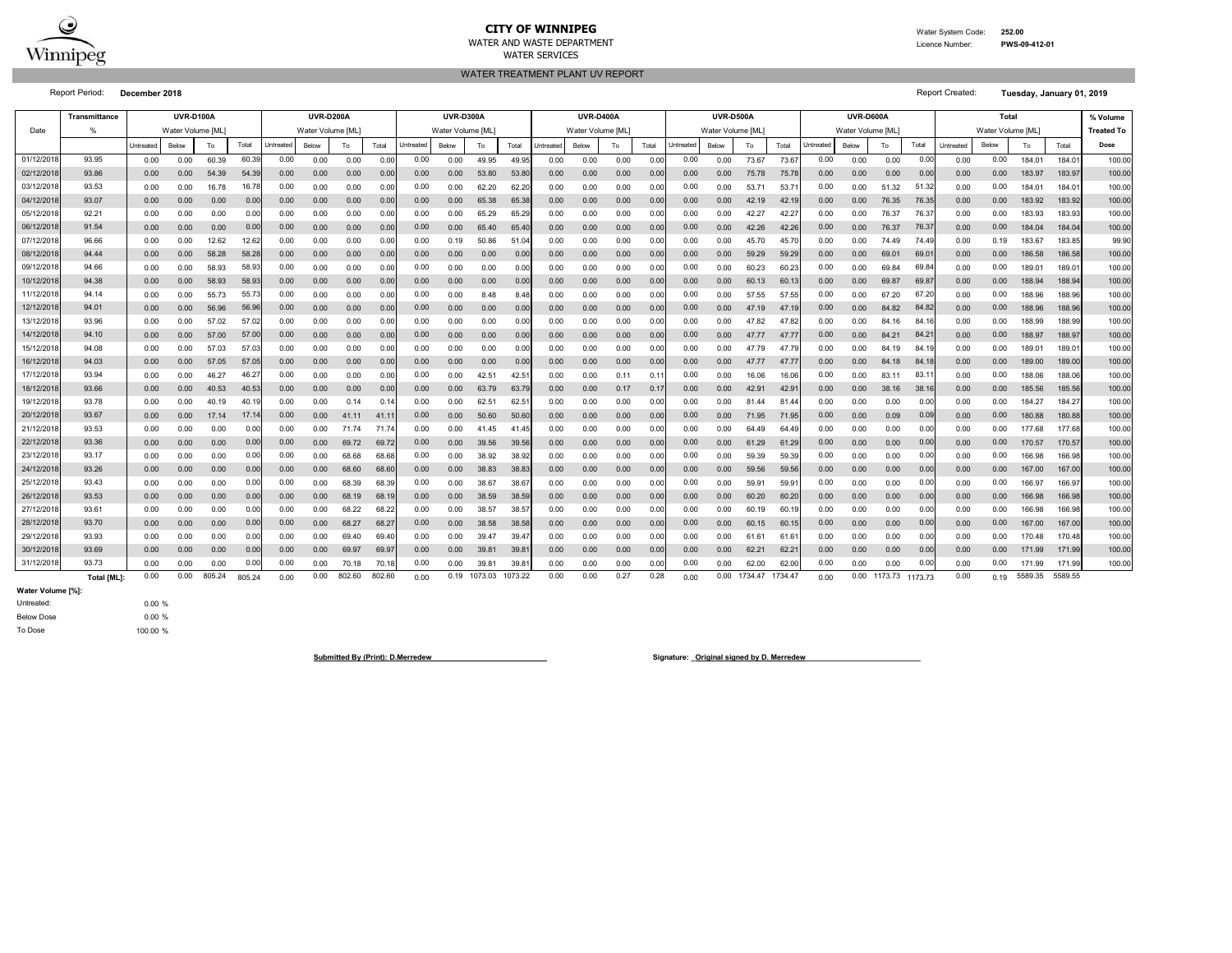

Water and Waste Department • Service des eaux et des déchets

Monday, January 7, 2019 **Our Incident/Report No: 10-2018**  LIMS Reference No: Job\_103

Mr. Derek Clarke Incident Date: **December 10, 2018**  Drinking Water Officer Manitoba Sustainable Development, Office of Drinking Water Box 6000 Gimli, MB R0C 1B0

# **RE: CORRECTIVE ACTION REPORT**

| <b>WATER SYSTEM, CODE</b><br><b>LOCATION OF NON-COMPLIANT INCIDENT</b><br><b>INCIDENT REPORTED BY</b> | Winnipeg Public Water System, 252.00<br><b>Winnipeg 3-Dist WS_REPAIR</b><br>Louis Rivard, Superintendent of Water Distribution Operations                                                                                                                                                                                                                   |
|-------------------------------------------------------------------------------------------------------|-------------------------------------------------------------------------------------------------------------------------------------------------------------------------------------------------------------------------------------------------------------------------------------------------------------------------------------------------------------|
| <b>TYPE OF NON-COMPLIANT INCIDENT</b>                                                                 | 1. High positive Total Coliform (>10 per100mL), 3 MR 41/2007                                                                                                                                                                                                                                                                                                |
| <b>DESCRIPTION OF CORRECTIVE ACTIONS</b>                                                              | <b>Water Services:</b><br><b>IMMEDIATELY: Contacted the ODW and Environmental</b><br>Standards, flushed the isolated area.<br><b>Environmental Standards:</b><br>IMMEDIATELY: Re-sampled original location and tested<br>additional samples upstream and downstream of original location<br>for; bacteria, turbidity, free/total chlorine, and temperature. |
|                                                                                                       | The City of Winnipeg issued a localized boil water advisory to<br>residents in the impacted area on December 12, 2018. The boil<br>water advisory was rescinded on December 14, 2018, after two<br>consecutive sets of re-samples taken a day apart tested negative<br>for bacteria.                                                                        |
| <b>TEST RESULTS</b>                                                                                   | See Attached                                                                                                                                                                                                                                                                                                                                                |

NOTES/COMMENTS:

1. UP/DOWN STREAM testing performed when EC is >0 /100mL, TC is >10 /100mL or when resample/consecutive sample is positive for EC or TC or as directed by the Manager of Environmental Standards Division and/or the Office of Drinking Water

## **EMERGENCY REPORTING IS REQUIRED WHERE A POTENTIAL HEALTH RISK IS INVOLVED. FOLLOW THE INSTRUCTIONS OF YOUR DRINKING WATER OFFICER ON SITUATIONS REQUIRING IMMEDIATE REPORTING**

N:\Environmental Standards\Analytical Services\Government Agencies\Office of Drinking Water\Corrective Action Reports